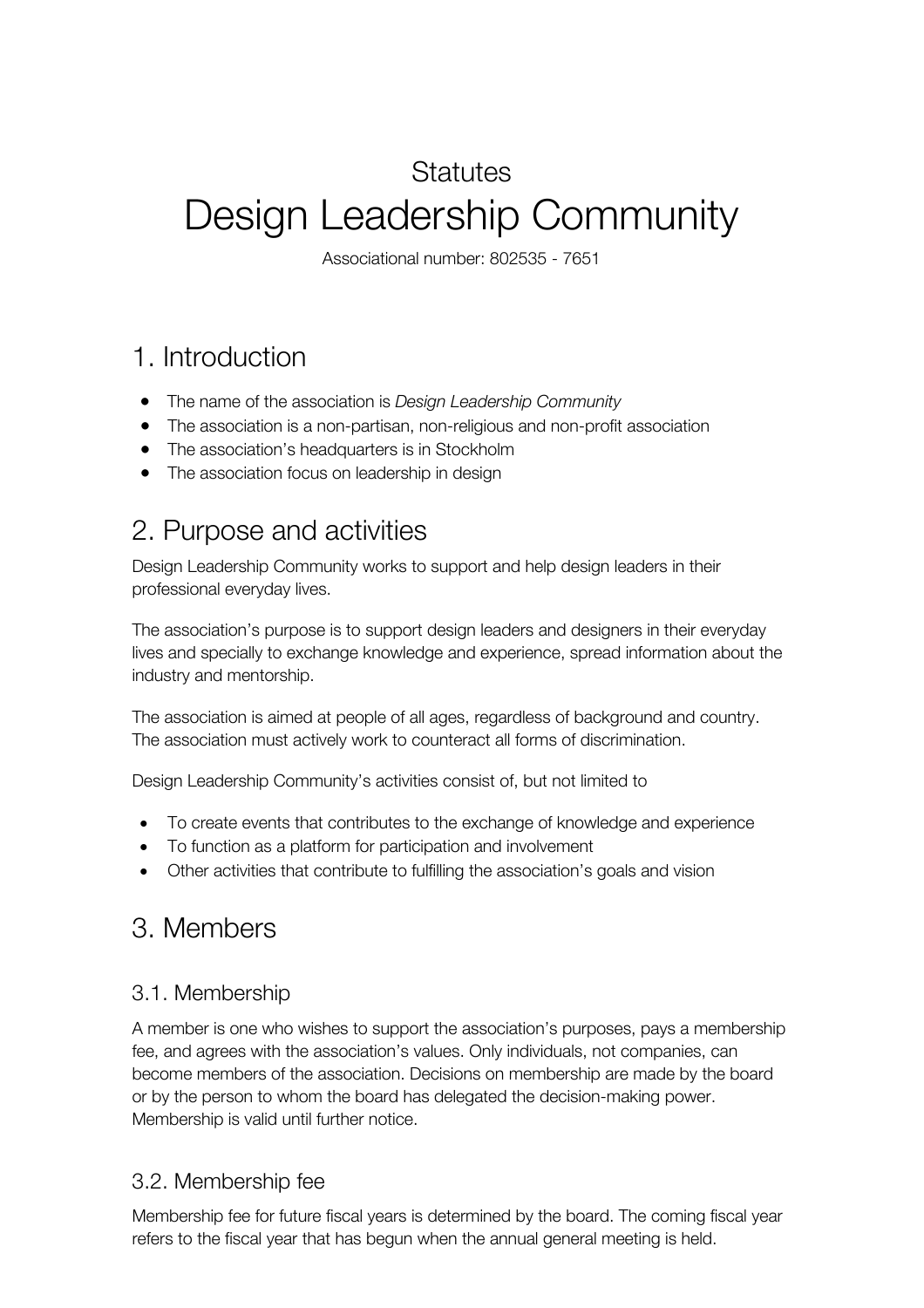#### 3.3 Rights and obligations

#### A member

- has the right to participate in gatherings organized for members
- has the right to information about the organization's affairs
- shall follow the association's statutes, values and decisions made by associations bodies
- is not entitled to part of the association's holdings or property upon dissolution of the association
- must pay a membership fee and any other fees decided by the association
- has the right to vote at the annual general meeting
- has the right to attend and express opinions at board meetings
- approves through its membership that the association may process personal data for the purpose of conducting appropriate activities in accordance with the organization's statutes in force at any given time and in accordance with any other conditions for the processing of personal data decided by the association.

#### 3.4 Withdrawal

A member has the right to withdraw from the association at any time. Paid membership fees are non-refundable. A member who has not paid his membership fee according to his payment plan (monthly or annually) is considered to have requested resignation from the association.

#### 3.5 Exclusion

A member who actively opposes the organization's purpose and values can be excluded by the board. Exclusion from the association must be justified. Exclusion cannot be appealed.

### 4. Decision-making bodies

The association's decision-making bodies are the annual general meeting, extraordinary general meeting, and board meeting. Decisions are made by a simple majority where nothing else is stated. In the event of an equal number of votes, the chairperson of the meeting has the casting vote, except in elections where the lottery decides.

### 5. Annual general meeting

#### 5.1 The function of the annual general meeting

The annual general meeting, which is the association's highest decision-making body, shall meet at least once per fiscal year. The fiscal year lasts from 1 January to 31 December. An ordinary annual general meeting shall be held before the end of May.

#### 5.2 Notice and meeting documents

Notice convening annual general meeting shall be sent no later than two (2) weeks before the annual general meeting. The notice shall contain information on the date, time and place of the meeting and the agenda. If amendments to the statutes of the association or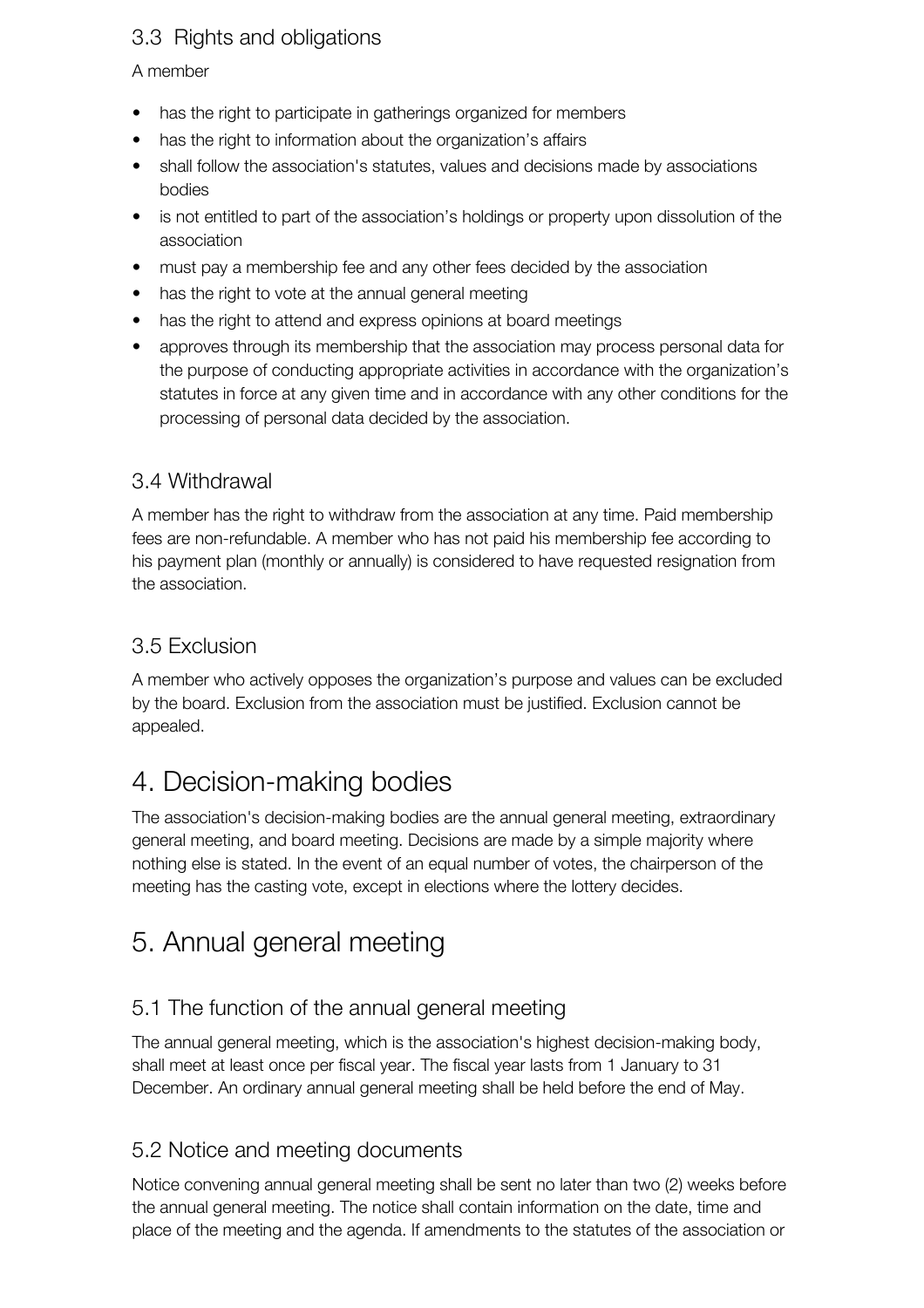proposals for the dissolution of the association are to be considered, this shall be stated in the notice.

Documents for matters to be dealt with at the annual general meeting shall be available to the members no later than one (1) week before the annual general meeting.

All members, the board, auditors, and other functionaries appointed by the annual general meeting and the board are invited to the annual general meeting.

#### 5.3 Participation and voting rights

Every member who has been accepted as a member of the association has the right to vote at the annual general meeting. The right to vote is personal and may not be transferred to anyone else.

#### 5.4 Motions

Both members and the board can submit a motion to the annual general meeting. Motions to the annual general meeting must be received by the board no later than four (4) weeks before the annual general meeting. The board shall submit a written opinion on the proposal to the annual general meeting.

#### 5.5 Nomination committee and candidate nomination

Eligible for election to the board and the nomination committee is a voting member of the association. Nominations of candidates are made to the nomination committee.

The nomination committee consists of 1-2 members, one of whom is convening, elected by the annual general meeting.

The nomination committee shall, no later than four (4) weeks before the annual general meeting, ask those whose term of office expires at the end of the annual general meeting if they wish to run for the next term.

#### 5.6 Matters at the annual general meeting

At the annual general meeting, the following shall be discussed and recorded:

- 1. Opening of the annual general meeting
- 2. Determination of the electoral register
- 3. Election of chairperson, secretary, two (2) minutes adjusters and two (2) vote counters for the annual general meeting
- 4. Verification that the annual general meeting has been duly convened
- 5. Approval of the agenda
- 6. The board's activity and financial report
- 7. Auditors' audit statement
- 8. Decide on discharge from liability for the board
- 9. Presentation of business plan and budget
- 10. Election of chairperson for a period of 1 year
- 11. Election of 3-6 other board members for a period of 1 year
- 12. Election of 1-2 auditors for a period of 1 year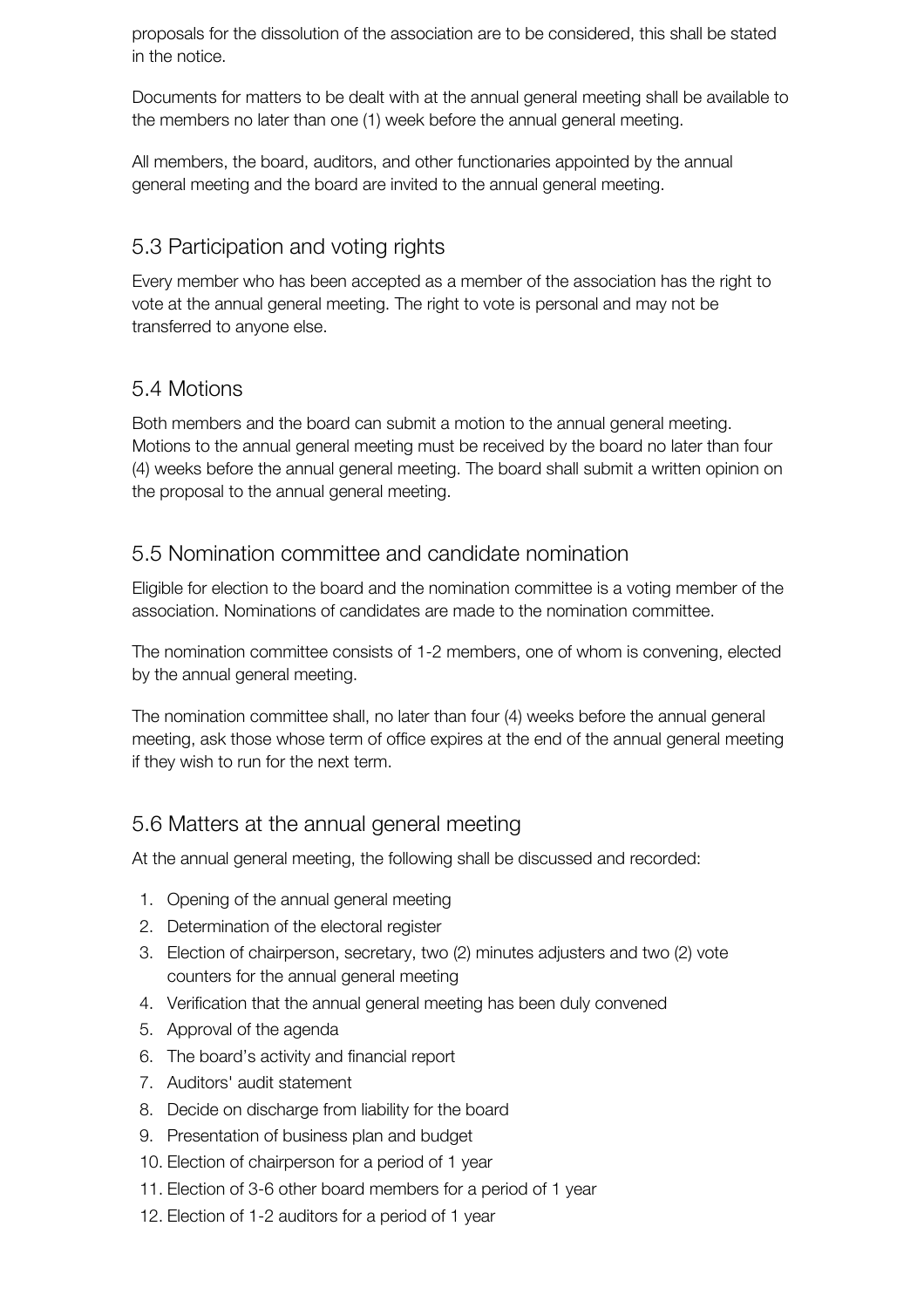- 13. Election of 1-2 members of the nomination committee for a period of 1 year, one of whom shall be the convener
- 14. Motions
- 15. Other issues reported under item 5. Decisions of greater financial or other decisive importance for the association or the members, may not be made unless it has been included in the notice. Nothing in addition to what is in the notice may be taken up and decided at the annual general meeting.
- 16. Closing of the meeting

#### 5.7 Decision and vote

The annual general meeting is quorate with the number of voting members present at the meeting. Voting records with present members shall be drawn up and attached to the minutes of the annual general meeting.

Decisions are made by open ballot, by a simple majority, unless otherwise stipulated. A secret ballot shall take place if someone so requests. In the event of an equal number of votes, the chairperson of the meeting entitled to vote has the casting vote, except in the case of elections, when the lottery decides.

#### 5.8 Extraordinary general meeting

Extraordinary general meetings shall be held when the board deems it necessary or if any of the auditors, or a third (1/3) of the members so request.

Extraordinary general meetings may only deal with the issue or issues that caused the meeting and were included in the notice convening the meeting.

Extraordinary general meetings shall be held no later than six (6) weeks after the request for such has been received by the board. Notice convening the extraordinary general meeting shall be received by the members no later than two (2) weeks before the meeting. The notice shall contain information on the date, time and place of the meeting and the agenda.

### 6. The board

#### 6.1 Tasks

The board is the association's highest decision-making body between the annual general meetings. Its main task is to:

- work for the association's purposes
- to continuously work actively with the association's values and ensure that all members are aware of it
- implement the decisions of the annual general meeting and extraordinary general meeting
- plan, lead and distribute the work within the association
- handle and be responsible for the association's funds and property
- ensure that the laws and binding rules applicable to the association are observed
- submit accounts etc. to the auditors in accordance with section 7
- prepare the annual general meeting and propose the budget and business plan to the annual general meeting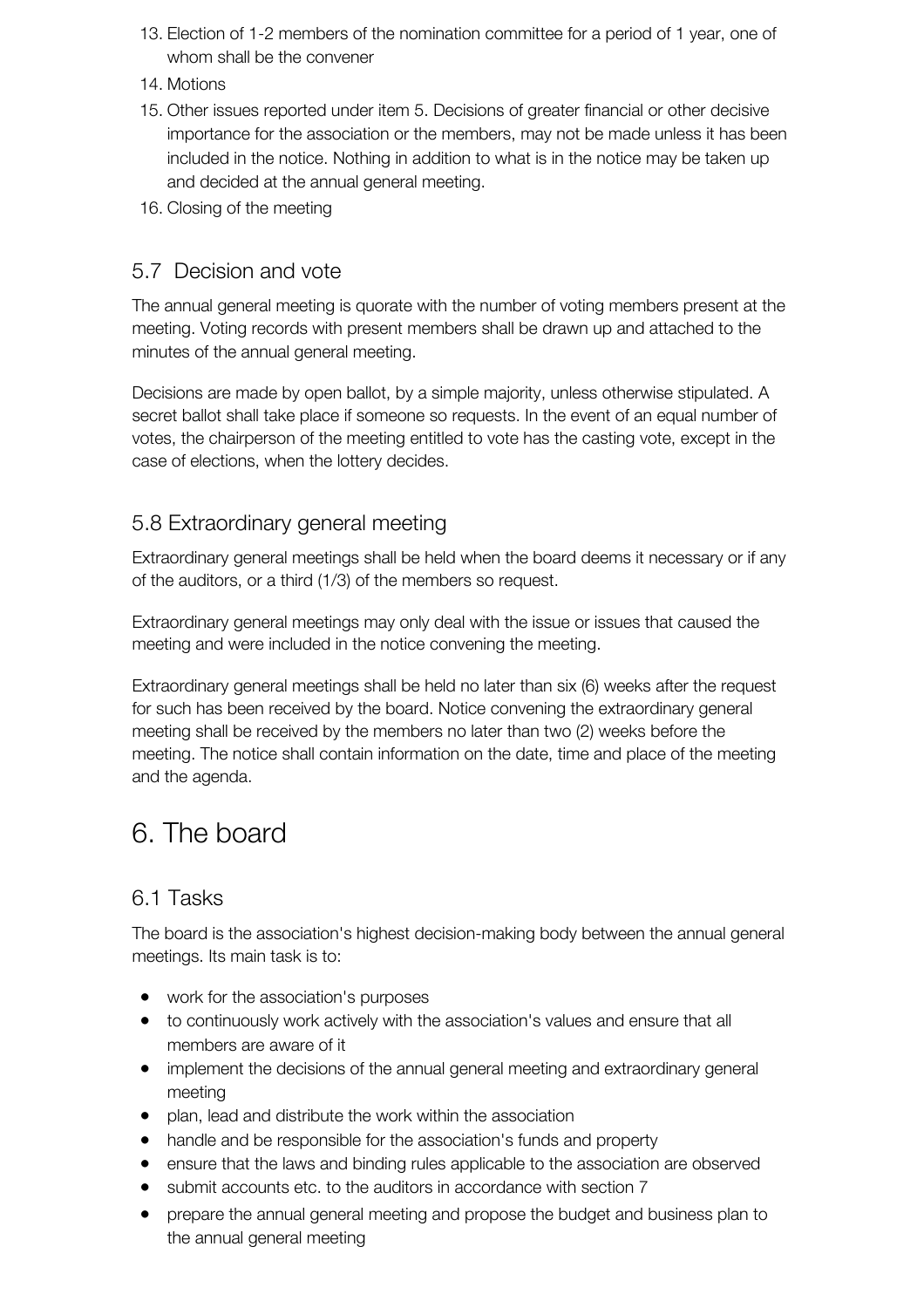#### 6.2 Composition and decisions

- The board consists of a chairperson and 3-6 other members appointed by the annual general meeting. All members of the board are elected for one (1) year. Everyone who is a member of the association is eligible for election to the board.
- The chairperson is elected by the annual general meeting, otherwise the board constitutes itself.
- At the statutory board meeting, the vice chairperson, secretary, and treasurer shall be appointed.
- All ordinary members of the board are signatories. Two signatories in combination with each other have the right to fully represent the association in all matters.
- The board has the right to co-opt additional members to the board if necessary. Such a person does not have the right to vote but may, after a decision by the board, be given the right to express an opinion and make proposals. The additional member may be appointed to a position within the board.
- The board meeting is quorate if all members have been duly convened no later than seven (7) days before the meeting and the number of board members present is at least half of the total number of ordinary members. If the meeting is conducted virtually, e.g., video conference or conference call, those attending the meeting are considered to be present.
- The board meeting is also quorate if a non-present board member has announced his or her vote beforehand in writing (e.g., via chat, email or similar).
- For all decisions, it is required that at least half of all members of the Board agree on the decision. In the event of an equal number of votes, the chairperson has the casting vote.
- The board shall keep minutes of the meetings stating who was present and what decisions were made. Deviating opinions shall be recorded in the minutes. The minutes shall be signed by the secretary and adjusted by one (1) person on the board who attended the meeting. Digital signing and adjustment are acceptable.

#### 6.3 Working groups and transfer of decision-making power

The board may appoint a working group to deal with matters and to prepare board meetings.

The board may transfer its decision-making power in individual cases or certain groups of cases, to a working group or individual member. Anyone who decides with the support of an authorization shall continuously inform the board of this.

## 7. Audit

The association's fiscal year is a calendar year.

1-2 auditors shall be appointed to review the association's accounts and the board's administration. The auditors are appointed by the annual general meeting and must be independent of those they have to review. The auditors have the right to continuously read the association's accounts, annual general meeting and board minutes and other documents. The auditors must receive the association's accounts no later than one (1) month before the annual general meeting. The auditors shall review the board's management and accounts for the most recent financial year and submit an audit